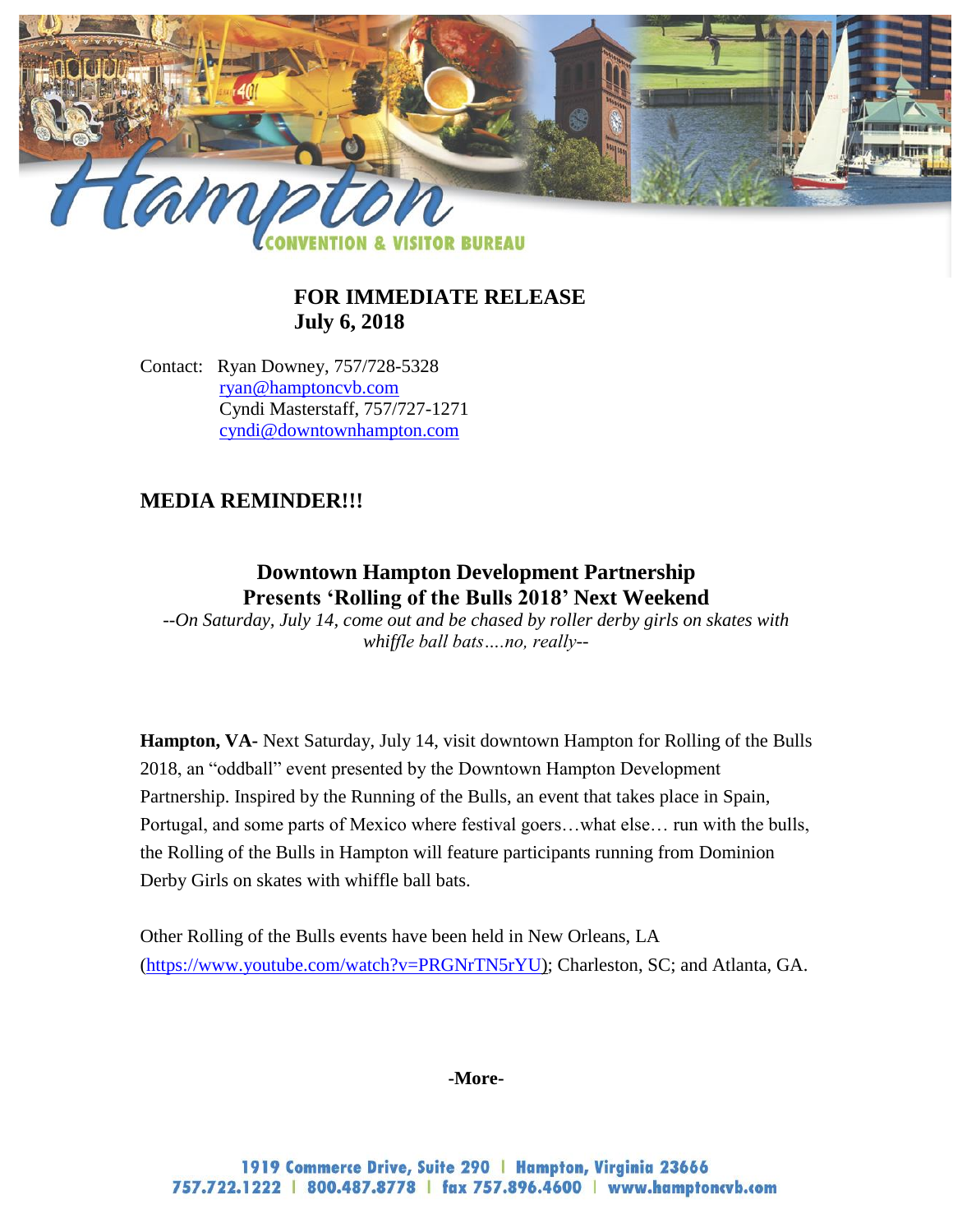**Downtown Hampton Development Partnership Presents 'Rolling of the Bulls 2018' Next Weekend- Page 2**

# **Rolling of the Bulls 2018 Schedule Saturday, July 14**

**3:00 p.m. – 6:00 p.m.** Fundraiser on the deck at Marker 20 for the Dominion Derby Girls. A fee of \$15 gets you paella, awesome drink specials, and a custom red scarf. A fee of \$25 gets you VIP, which includes a swag bag. To register, visit [www.brownpapertickets.com/event/2948634](http://www.brownpapertickets.com/event/2948634).

**5:45 p.m. – 6:30 p.m.** Register for the Rolling of the Bulls- The rolling is free but you must sign up to participate; minors must have an adult on-site. Registration will be located in front of the deck at Marker 20.

**6:35 p.m. –** Blessing of the Bulls – don't miss this highly spiritual and totally hilarious "blessing"

**6:40 p.m.** The Rolling Begins: The runners go through the gauntlet of bulls and begin down the course

**6:50 p.m.** The race ends and "Bull Fight" begins

**7:00 p.m.** Dividing of teams for La Ballontina

The Balloontina is patterned after La Tomatina. La Tomatina is a large tomato fight and carnival in the tiny town of Bunol, Spain. But because Carlyle is a carnivore, we are doing it with balloons with red food coloring in them. That way no tomatoes get hurt. The winner will be the person with the most amount of white clothes after the 2000 balloons have been thrown.

This year's Rolling of the Bulls and La Balloontina will be part of the Downtown Hampton Block Party. Music will take place 6:00 p.m. – 10:30 p.m. Live music begins at 7:00 p.m. with Tiki Bar Band and then enjoy the 40th Anniversary Tour of The Skip Castro Band when they take the stage at 9:00 p.m.

## **-More-**